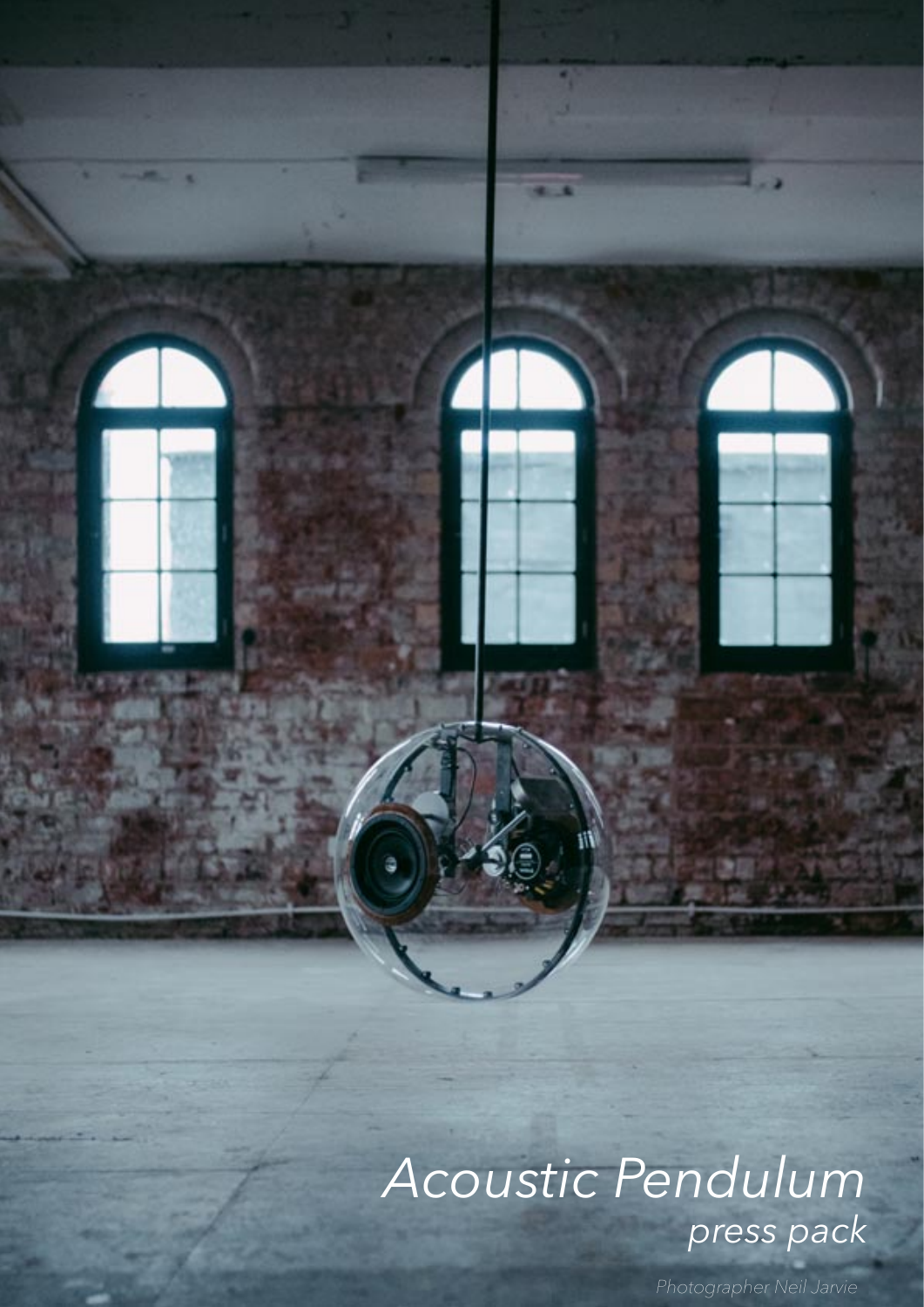**artistic direction** Virgile Abela

**modelling and construction** Etienne Gourc

**electronic and data sensors** Patrick Sanchez

## **IT developement max/msp, python, c++**

Virgile Abela, Patrick Sanchez, Julien Bayle and Grégoire Lauvin

# **design and engineering department, IT developement katia**

Arthur Drees, Martin Babeau, Julien Garot, ECM students in 2018 Under the direction of Christian Jalain, National high scholl of engineering

## **production, communication**

Virgile Abela

## **coproductions and residencies**

Plateforme MAS - LMA-ECM-CNRS-AMU in Marseille Workshop Meta2 in Marseille Château Éphémère - Digital & sound art center in Carrières-sous-Poissy Lab-Gamerz – ESAix High school of fine arts Aix-en-Provence Le Milieu – Art Center Phare à Luciole in Sault Solution *F* – aircraft manufacturer in Venelles

## **Acoustic Pendulum is laureate in 2020**

*brouillon d'un rêve Pierre Schaeffer* grant from SCAM, Paris and *La Culture* scheme of la Copie Privée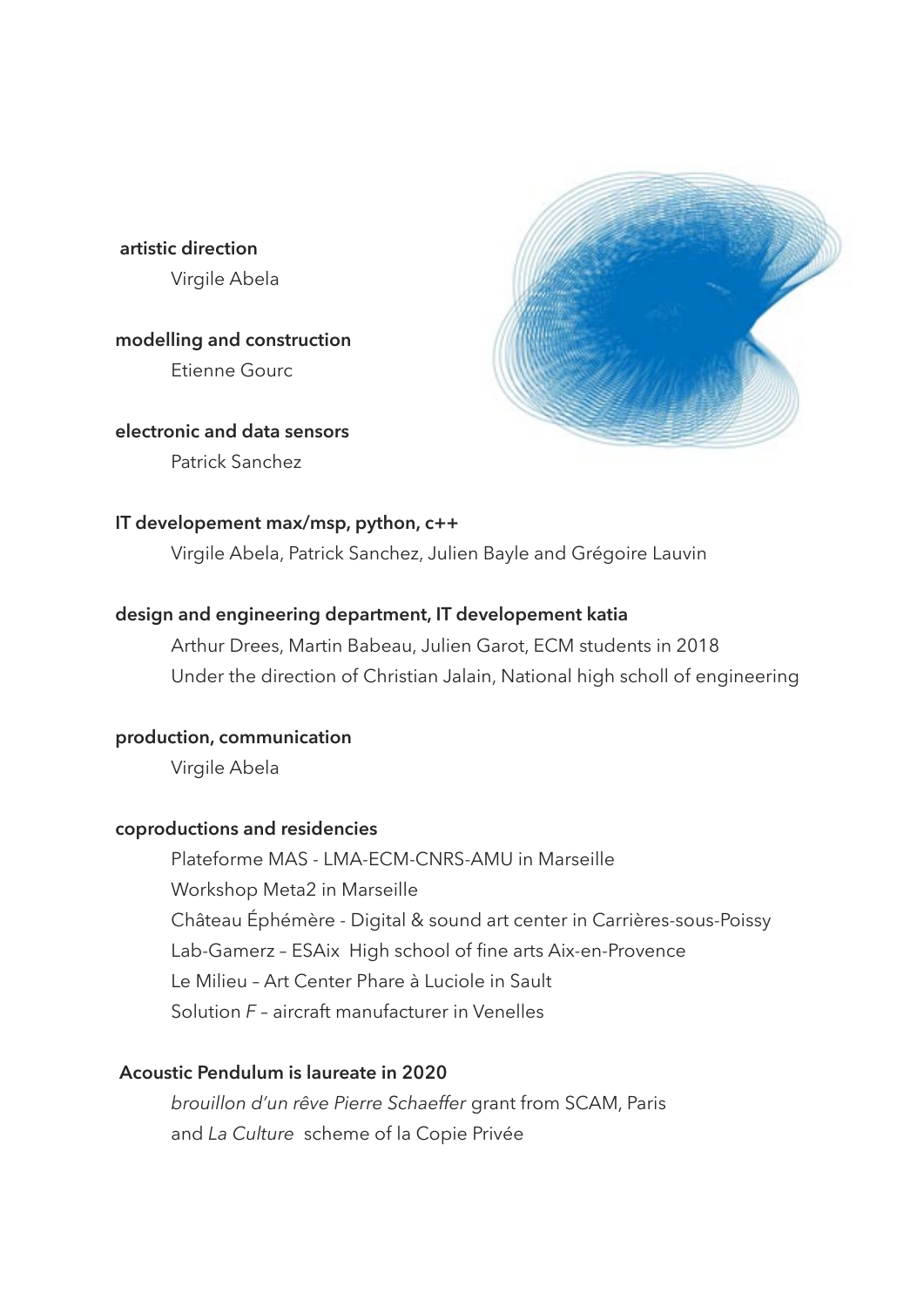

# **Out of residencies**

**Château Éphémère** - Digital & sound art center in Carrières-sous-Poissy Afterworks @49, public presentation of the installation on 20/06/2019

**Gamerz - 15 Festival** Lab-Gamerz – ESAix in Aix-en-Provence public presentation of the performance on 15/11/2019

**Le Milieu** – Art center Phare à Luciole in Sault public presentation of the installation on 17/01/2020

# **Public broadcasting**

**Premiere at Interstice - 15 Festival in Caen** Exhibition at l'arthotèque from 5/10 to 17/10/21

# **Un Singe en Hiver Galery, Dijon**

Exhibition from 20/01 to 5/02/22 Performance on 21/01 and on 5/02/22 Public talk about the installation with Eric Chariot, president of the Astronomical Society of Burgundy and Vincent Boudon, research director of the Astrophysics Laboratory of Burgundy

# **SONICA Bienniale , Glasow - Uk**

Exhibition from 10/04 to 20/04/22 Performance on 21/01 and on 5/02/21 Talk hosted by Claire Sawers - the Wire le 18/04/21 Talk by Dominique Boulon, focus about french scene on 19/04/22

# **Feedback Musicanship Network event, Brighton - Uk**

Sussex University, Experimental Music Technology Lab Talk and Performance on 12/05/22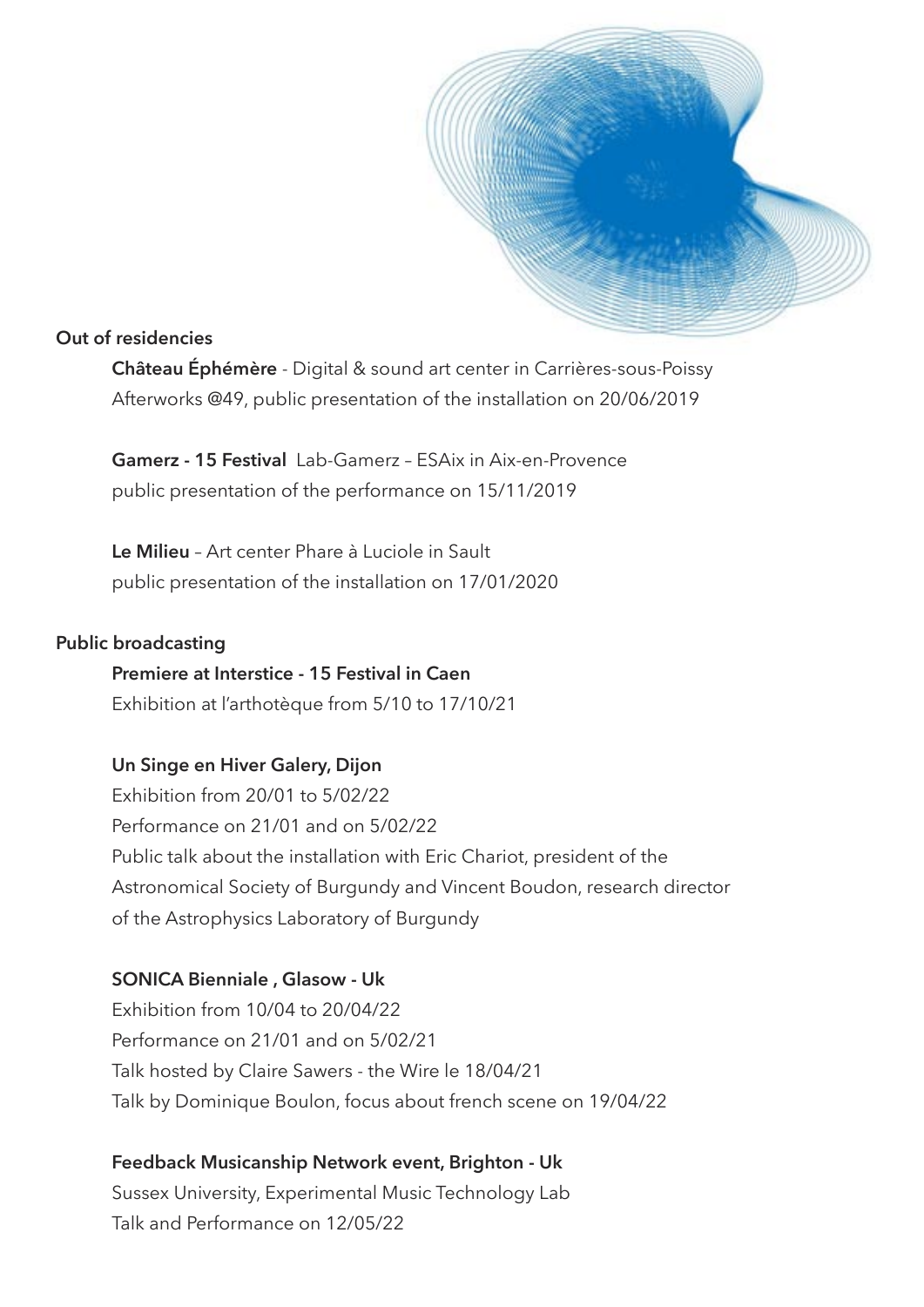**LINKs 5-6 Journal new approaches to an aesthetics of complexity**  Edited by Louis-José Lestocart Link -series, Paris

Article in French on Acoustic Pendulum, published in March 2020

> link tho the article ICI

Publications in specialist journals

- > link tho the edition ICI
- > link tho the journa[l ICI](http://links-series.com/wp-content/revues/5-6-Proust/14-Virgile_Abela-Pendule_Acoustique-LINKs_serie_5_6.pdf)



**Revue Echo #3 Feedback a journal of music, thought and technology** Edited by Adam Pultz Melbye, Orpheus Instituut, Gent, Belgium

Article in english about Acoustic Pendulum, Published on february 2022

- > link tho the article ICI
- > link tho the journal ICI
- > link tho the Orph[eus I](https://echo.orpheusinstituut.be/article/acoustic-pendulum)nstituut ICI

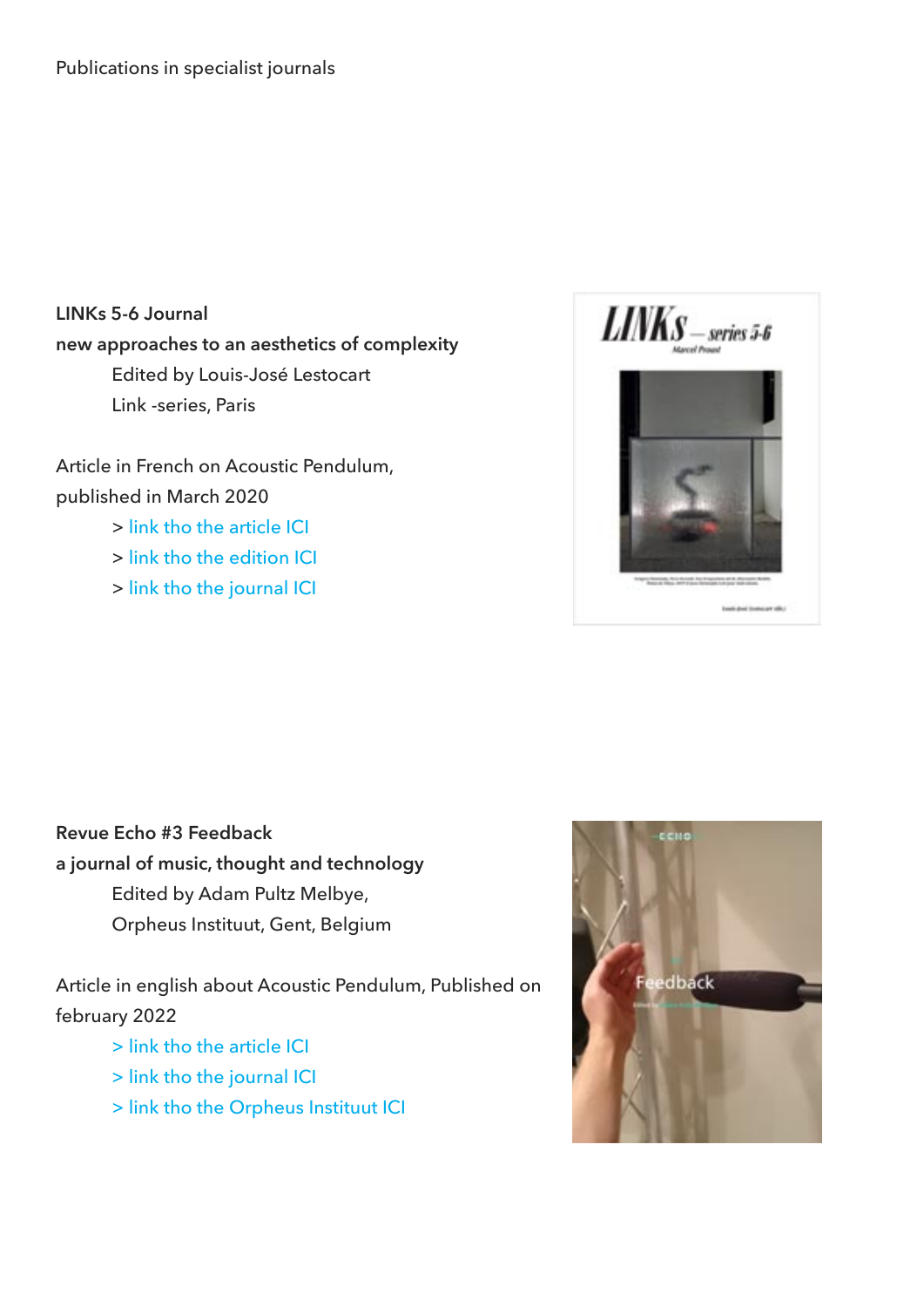# Digital MCD by Laurent Diouf on 30/10/2019 > Link to the article ICI

Infin, concernant les performances, le programme se partage essentie est andre promote the archive dress rimentales, bruitistes, électroniques et post-industrielles... En premier lieu, nous sommes curieux du Feedba ncoussigue de Virgile Abela. Un dispositif qui repose sur un pendule type Foucault dont la lente oscillation po<br>De quelques rotations génère une modulation traduisant les effets de la gravité. Cette installation a été conc coordination avec la plateforme MAS (Laboratoire de mécanique acoustique du CNRS).



# The Heralds, Scotland, by Sarah Urwin Jones on 7/03/2022

> link to the article ICI



HERALDSCOTLAND.COM

Galleries: Glasgow's Sonica music and art festival is back to ravish your senses There's a certain knack to putting together music and art - just look at Wagner, who dedicated his life to the "gesampkunstwerk" or total...

Resonnance FM, London by Robin teh Fog on 9/03/2022 > link to the Podcast ICI

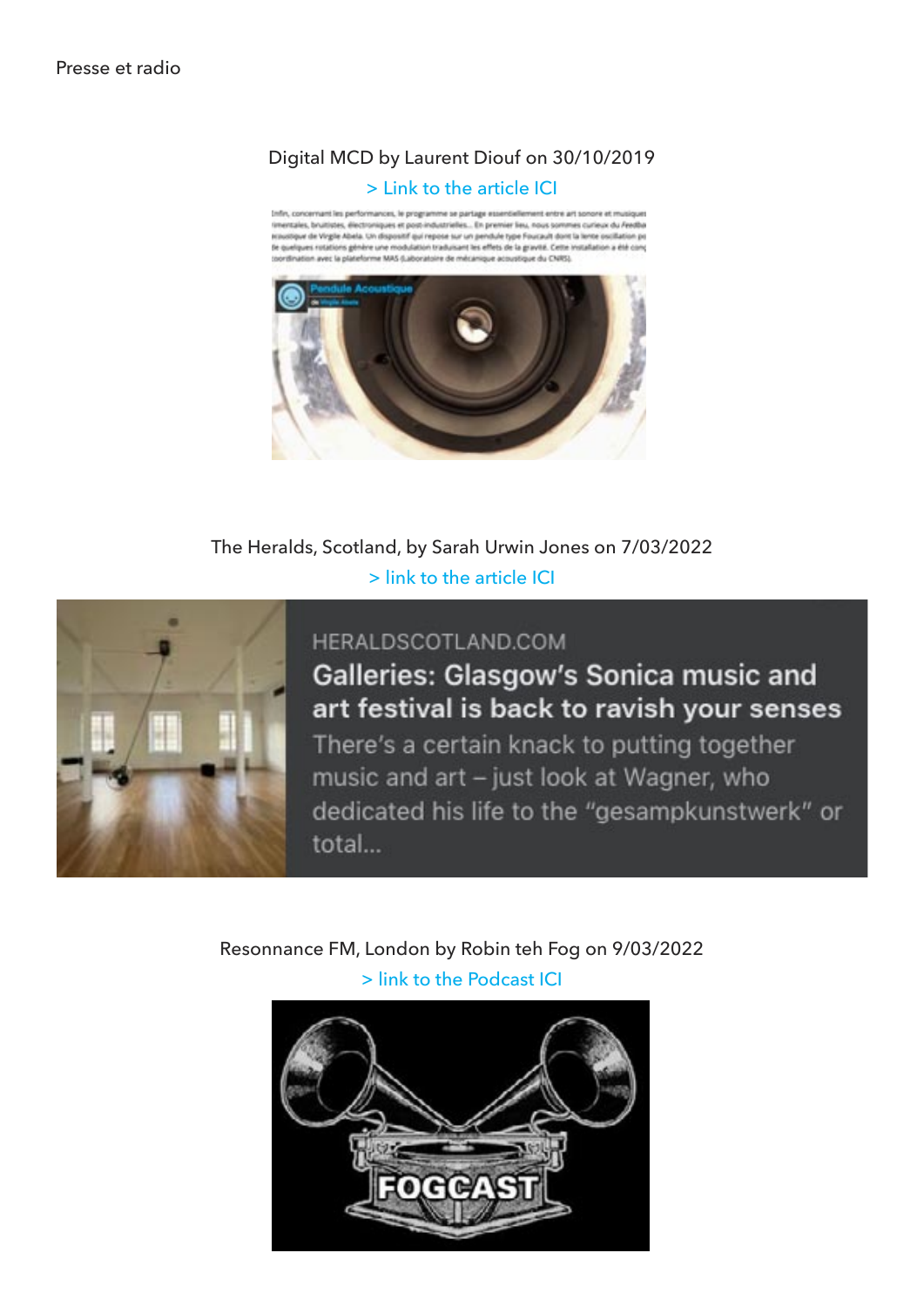Festival Interstice official teaser >



[Un Singe en Hiver Galery first light experiments >](https://vimeo.com/639026705)





[Château éphémère Résidency >](https://vimeo.com/400907969)

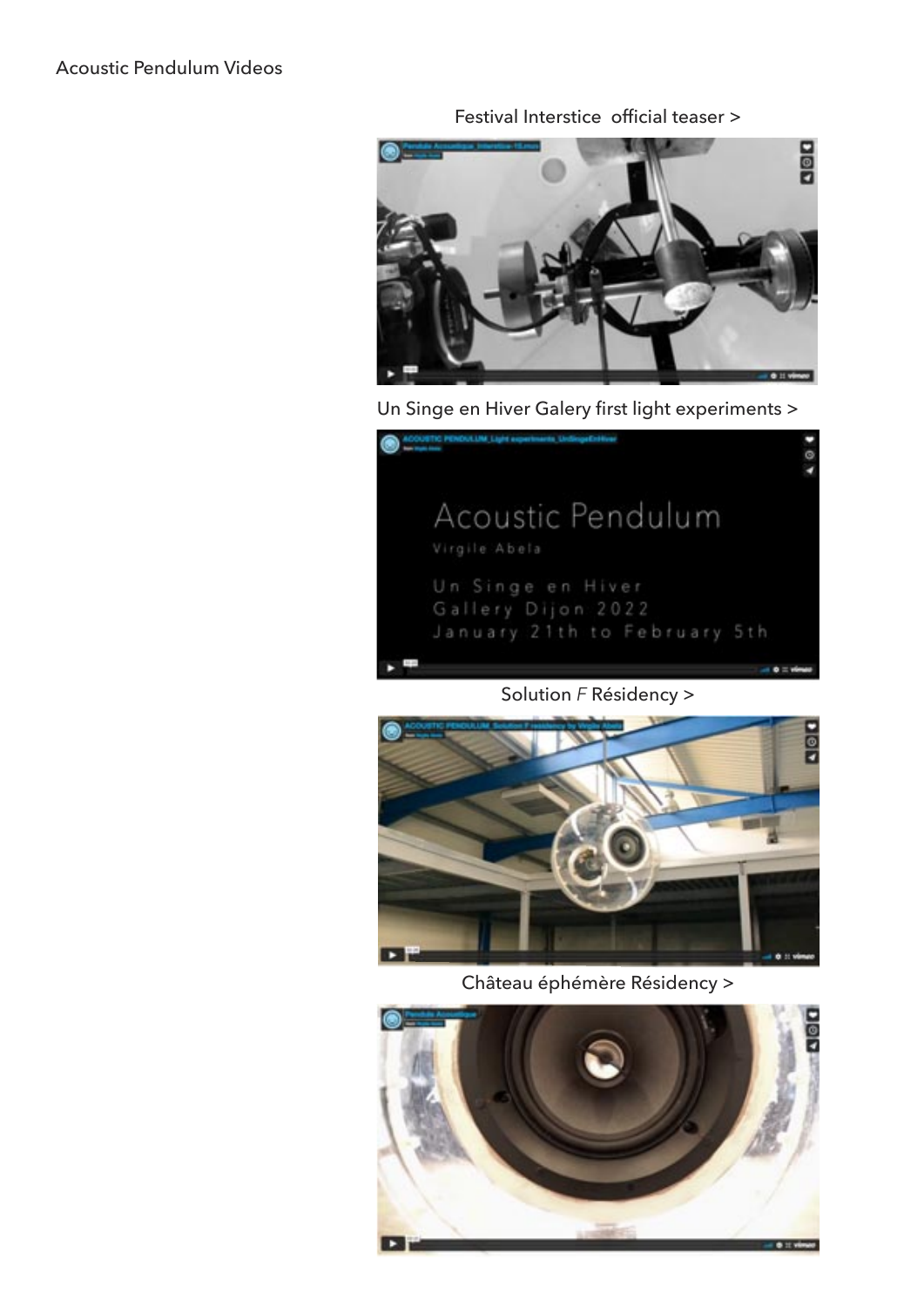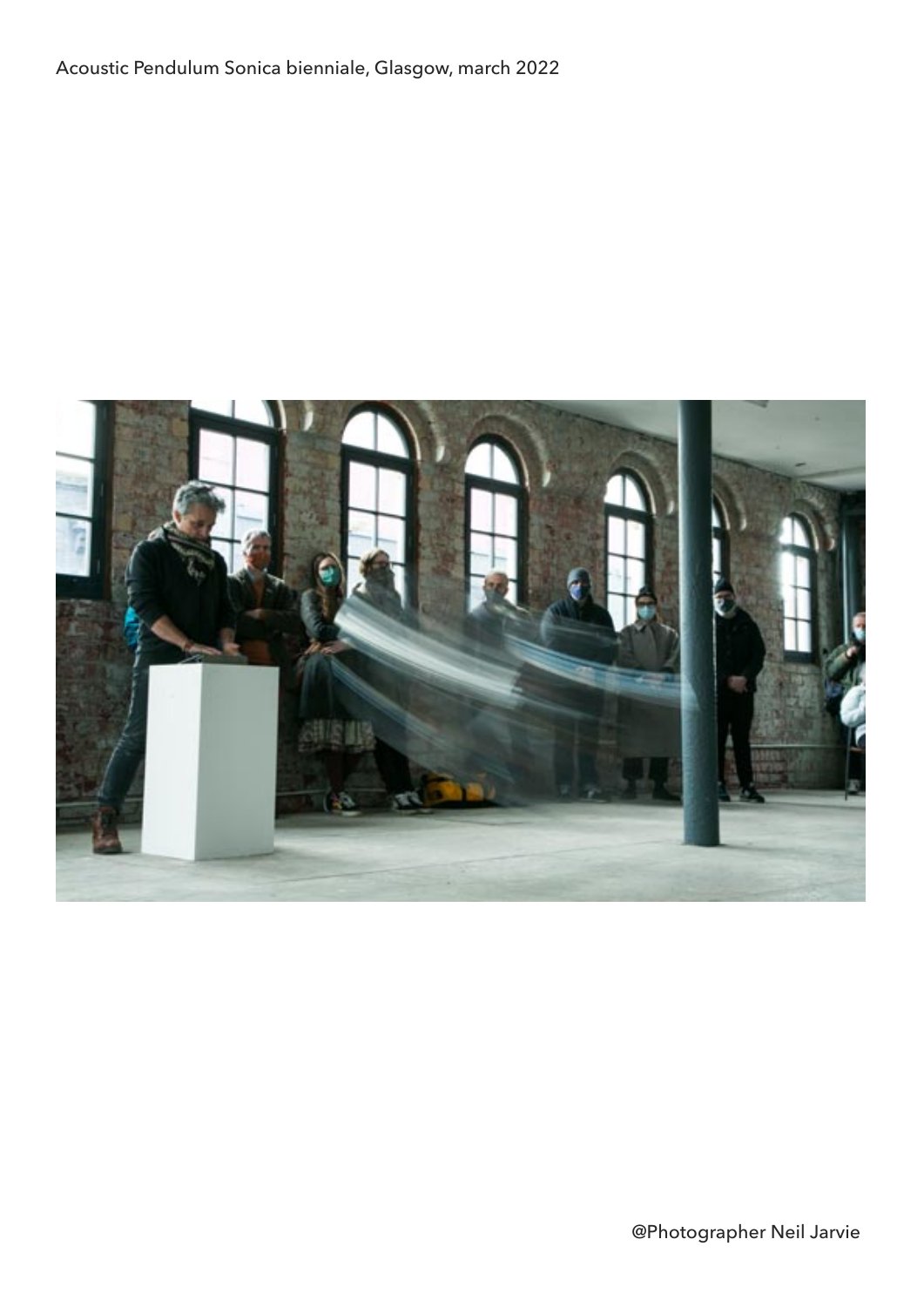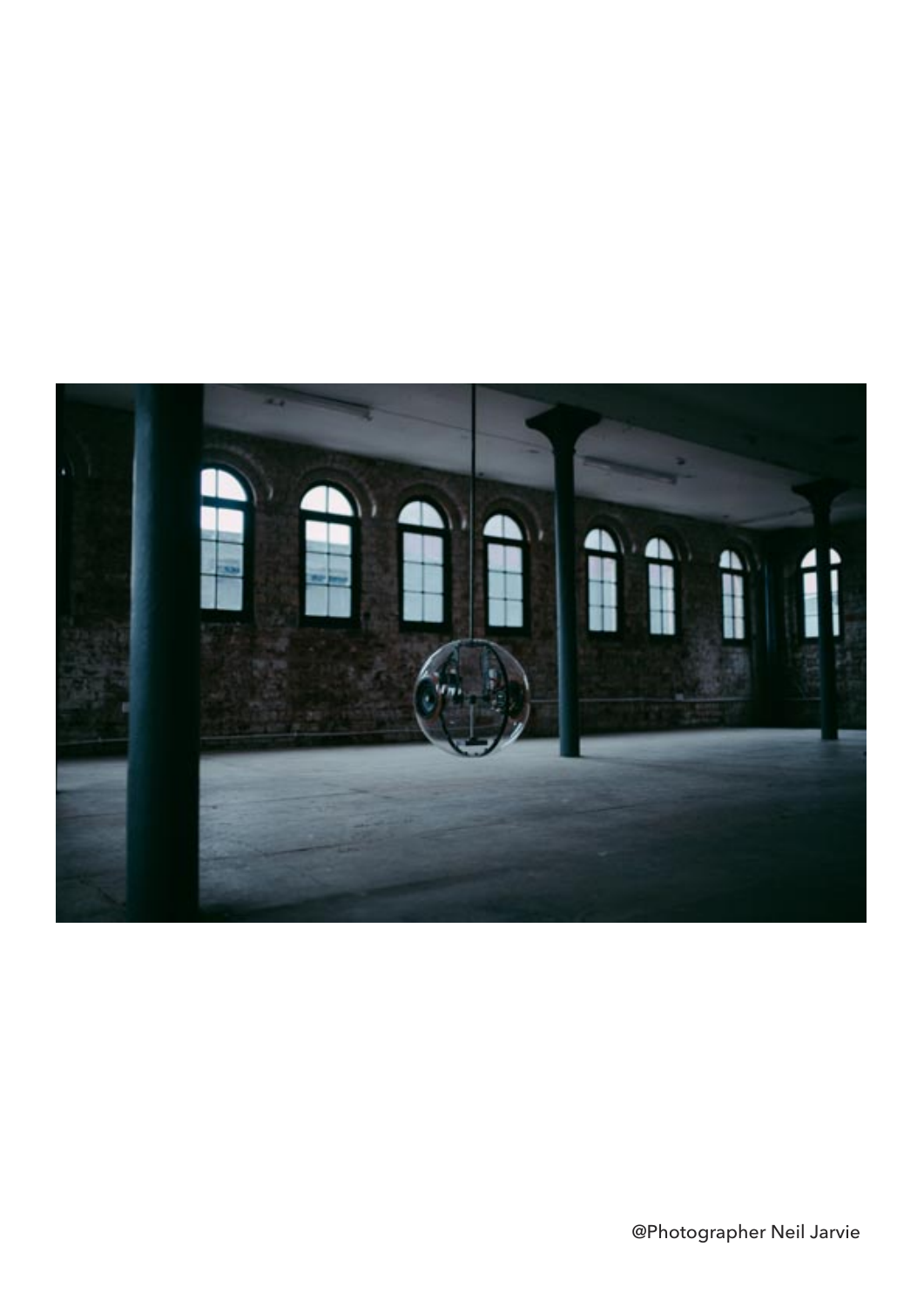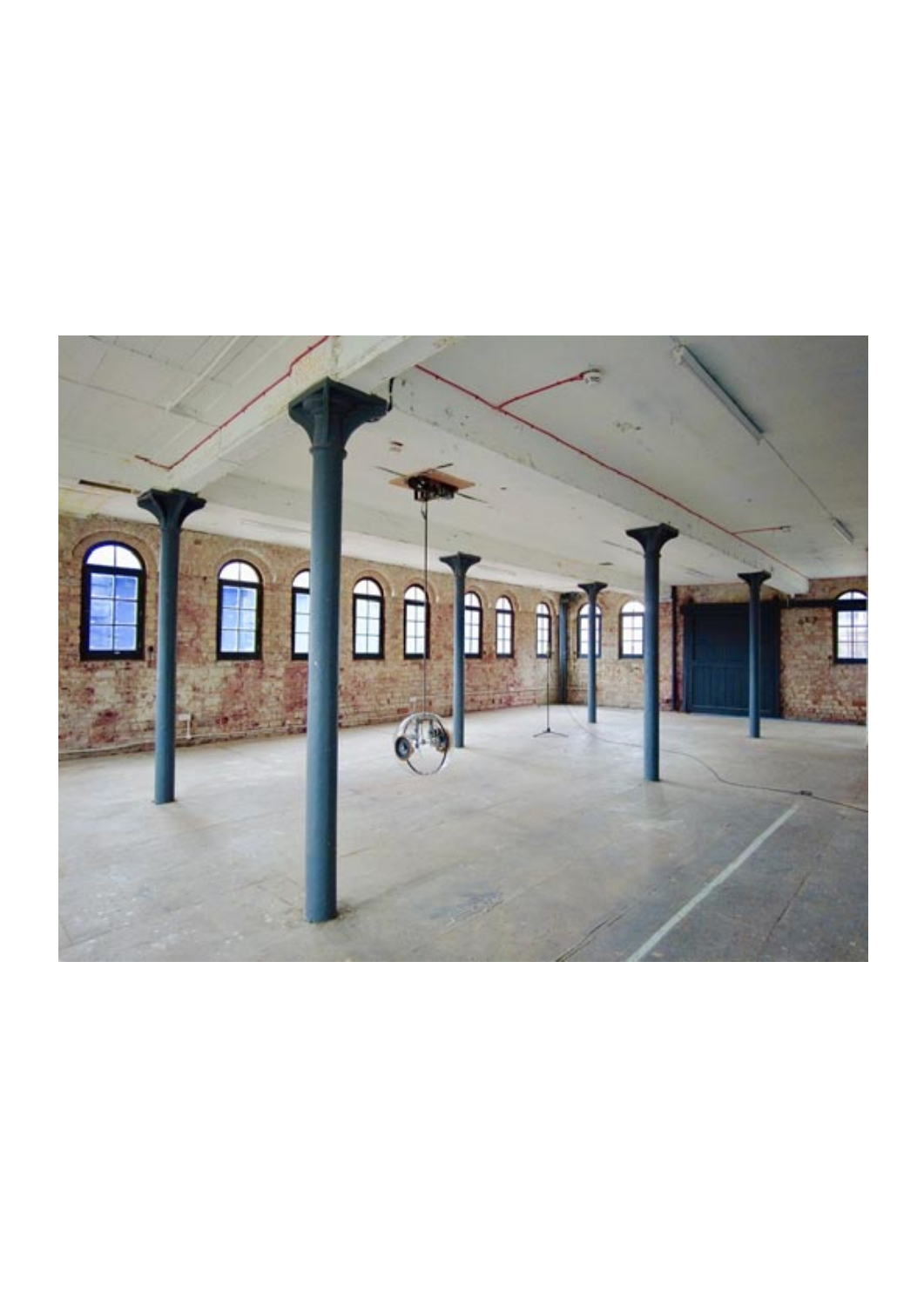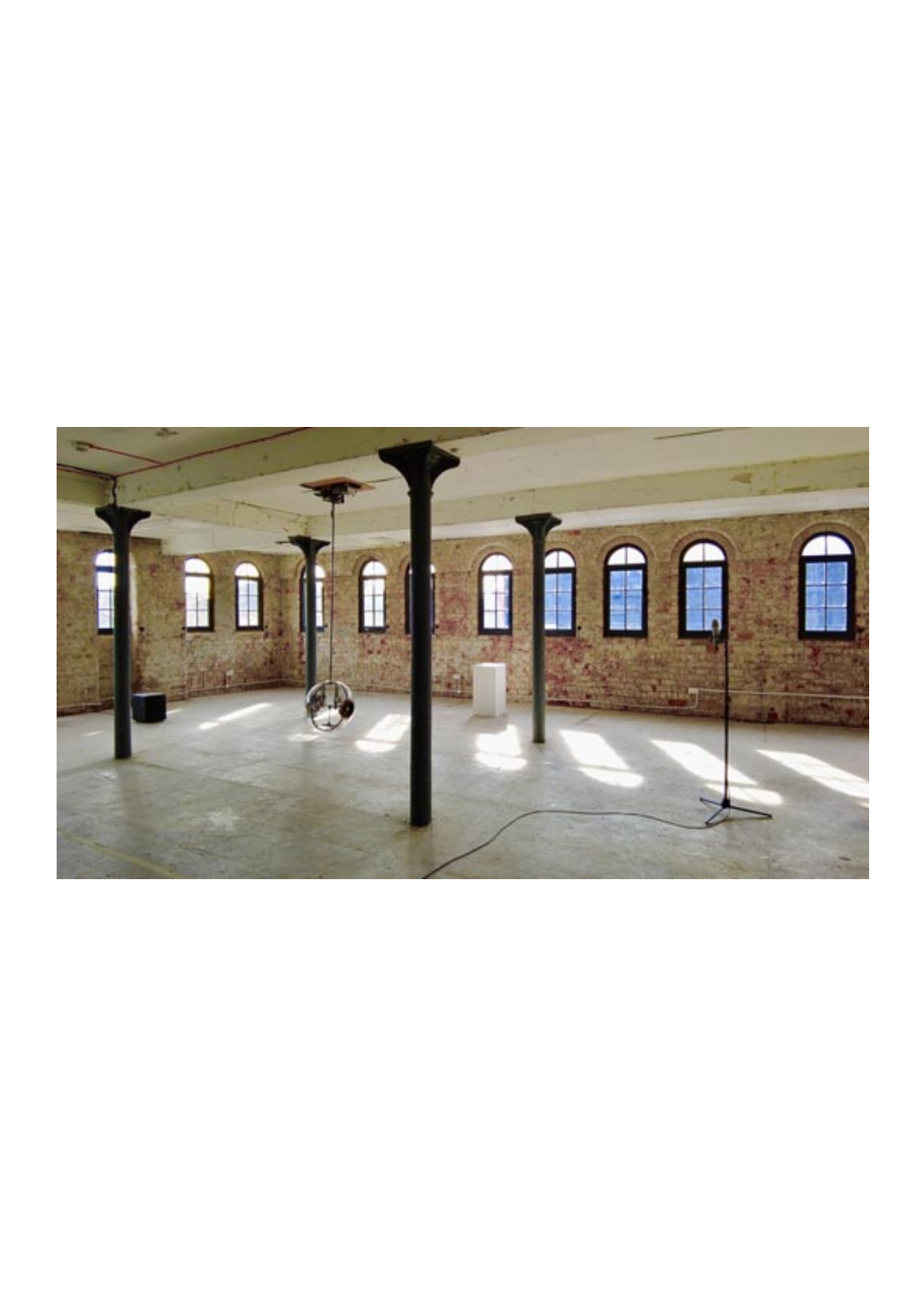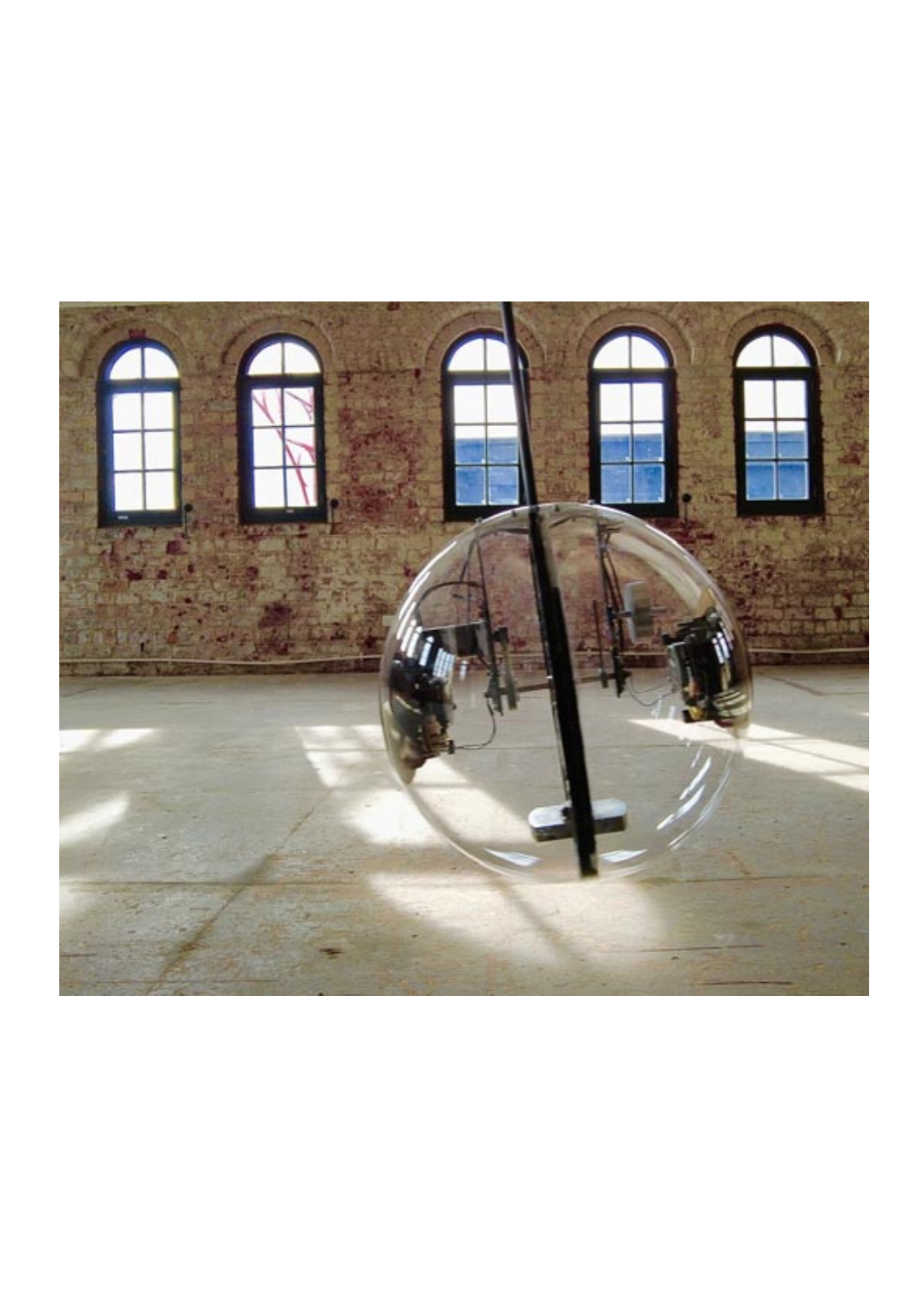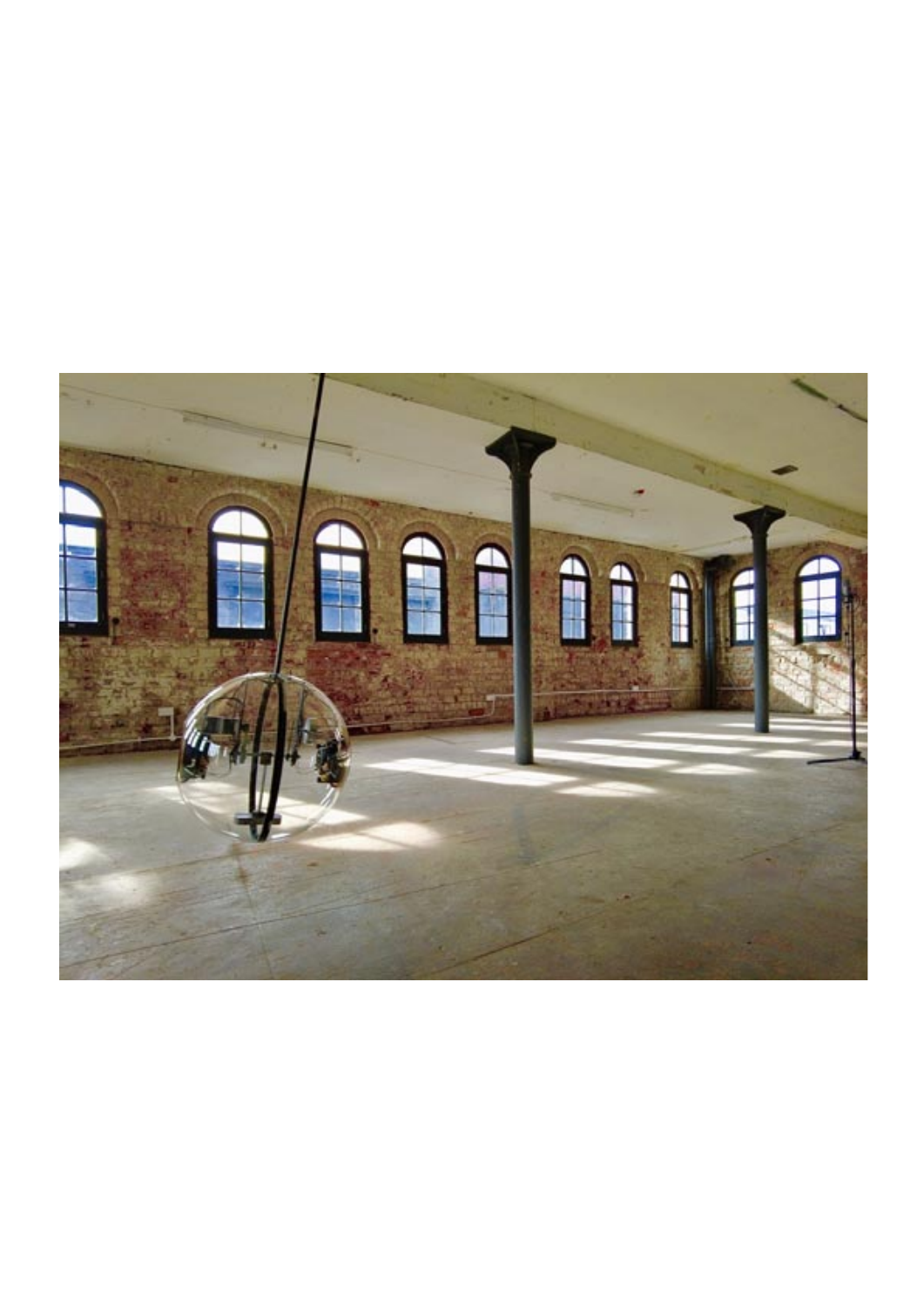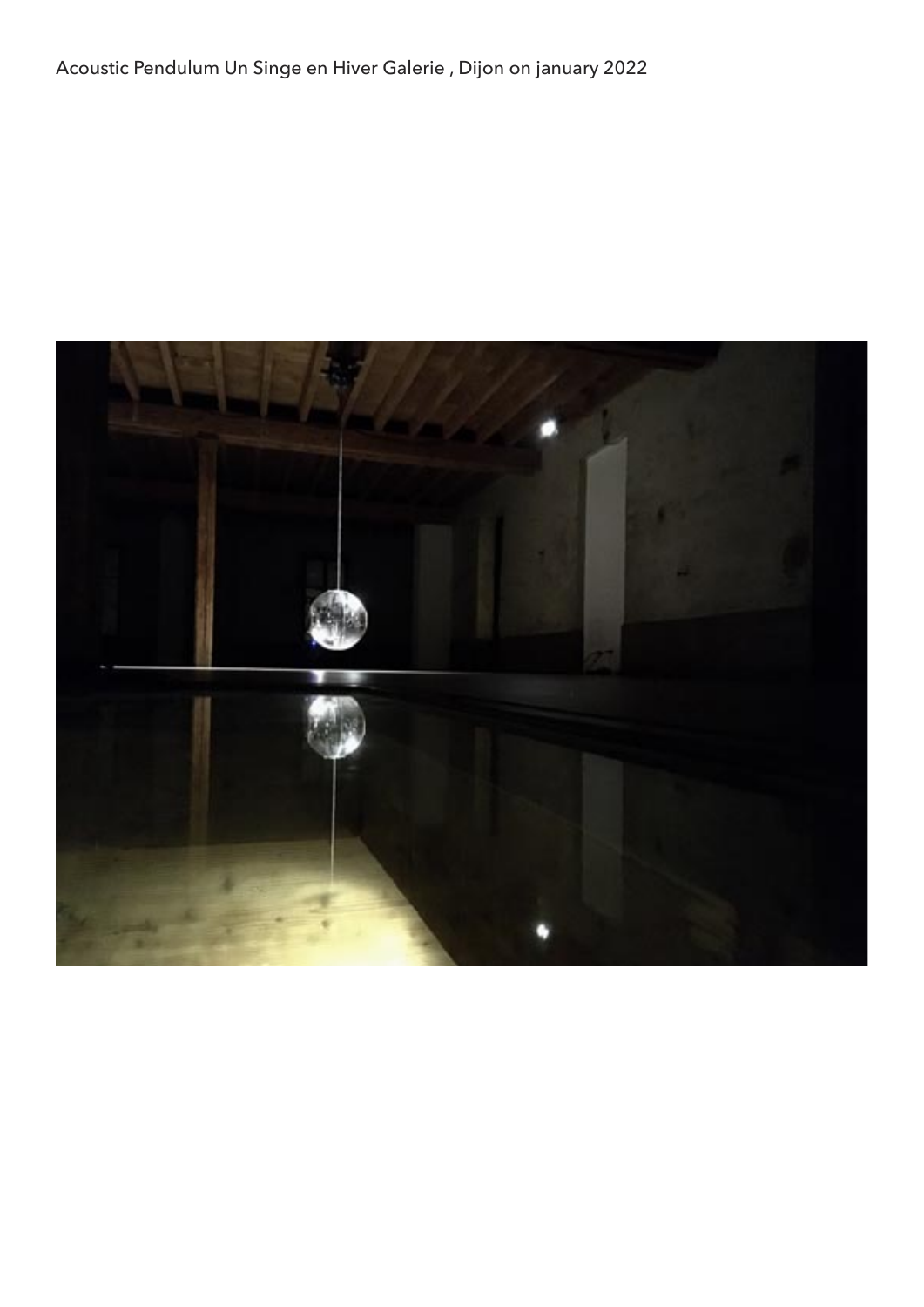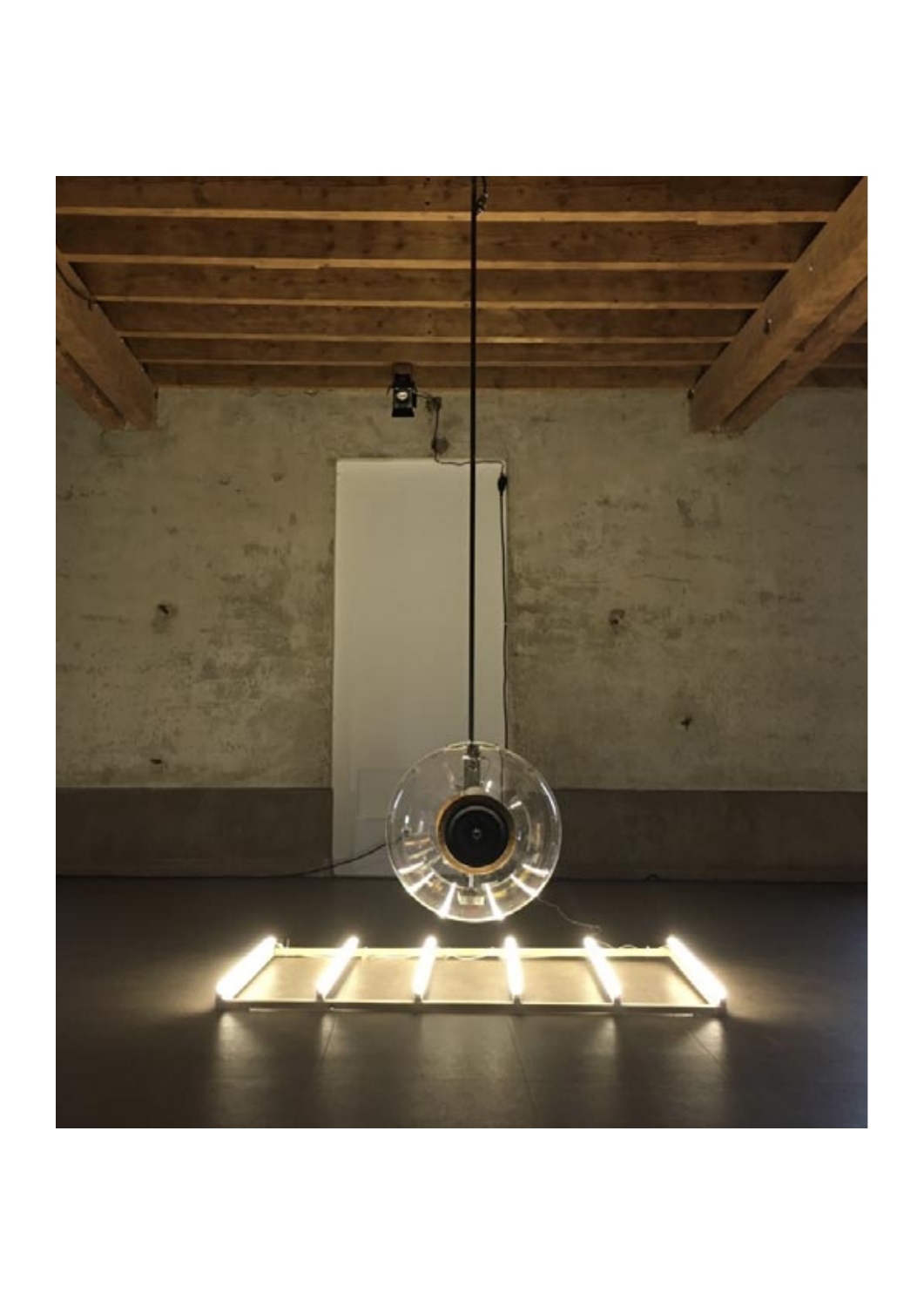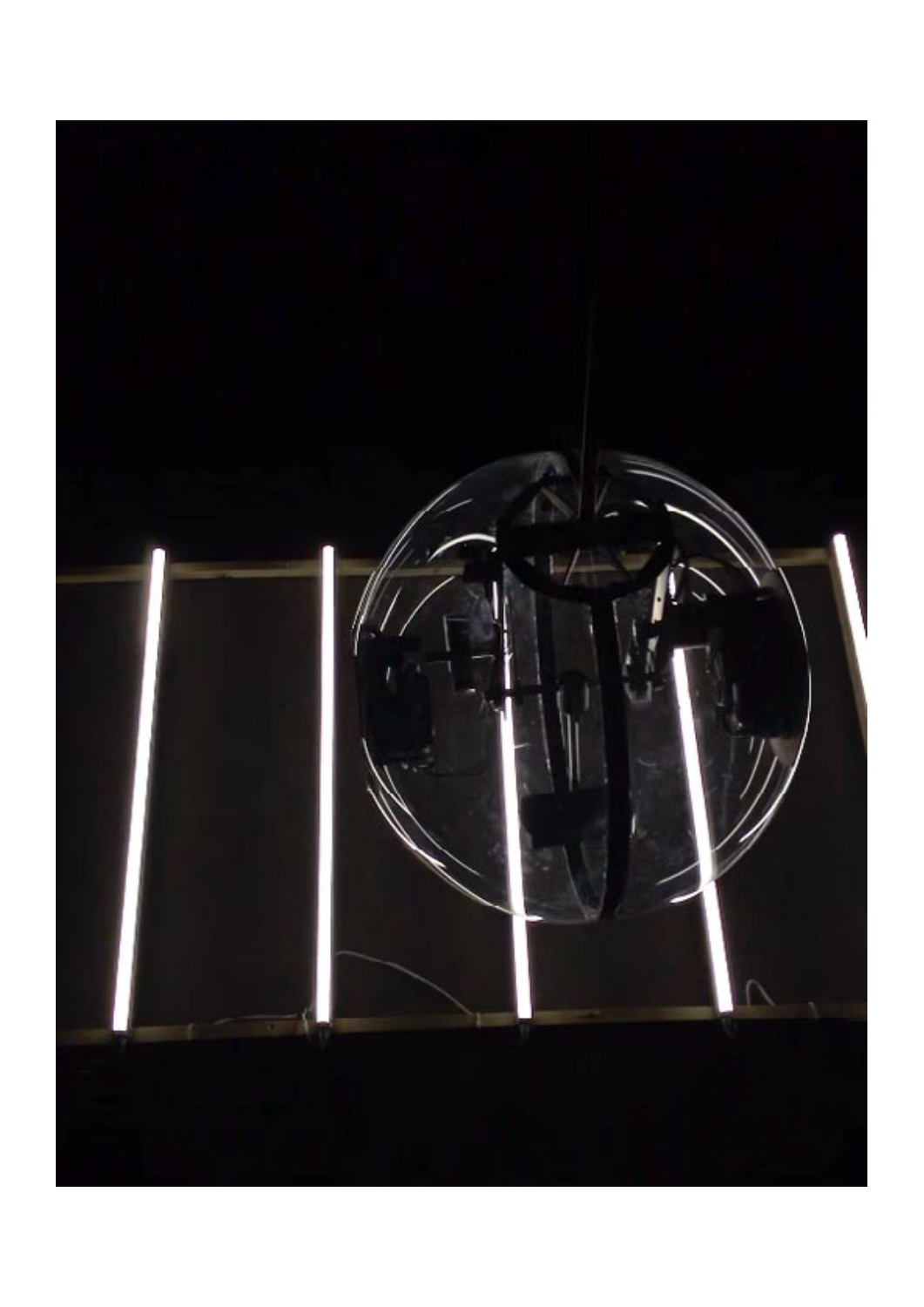# Acoustic Pendulum Interstices Festival in Caen on october 2021



@Photographer Etienne Rey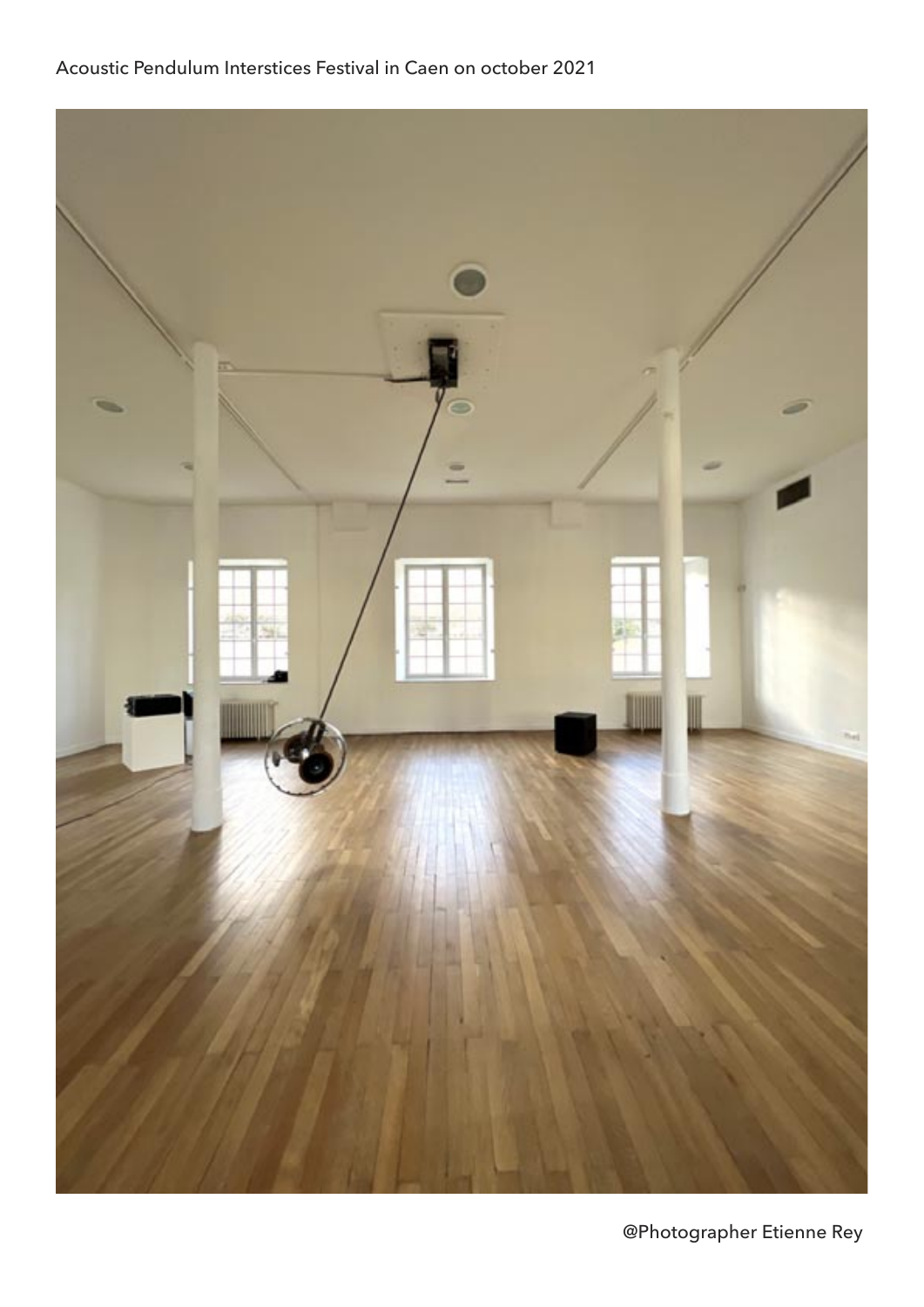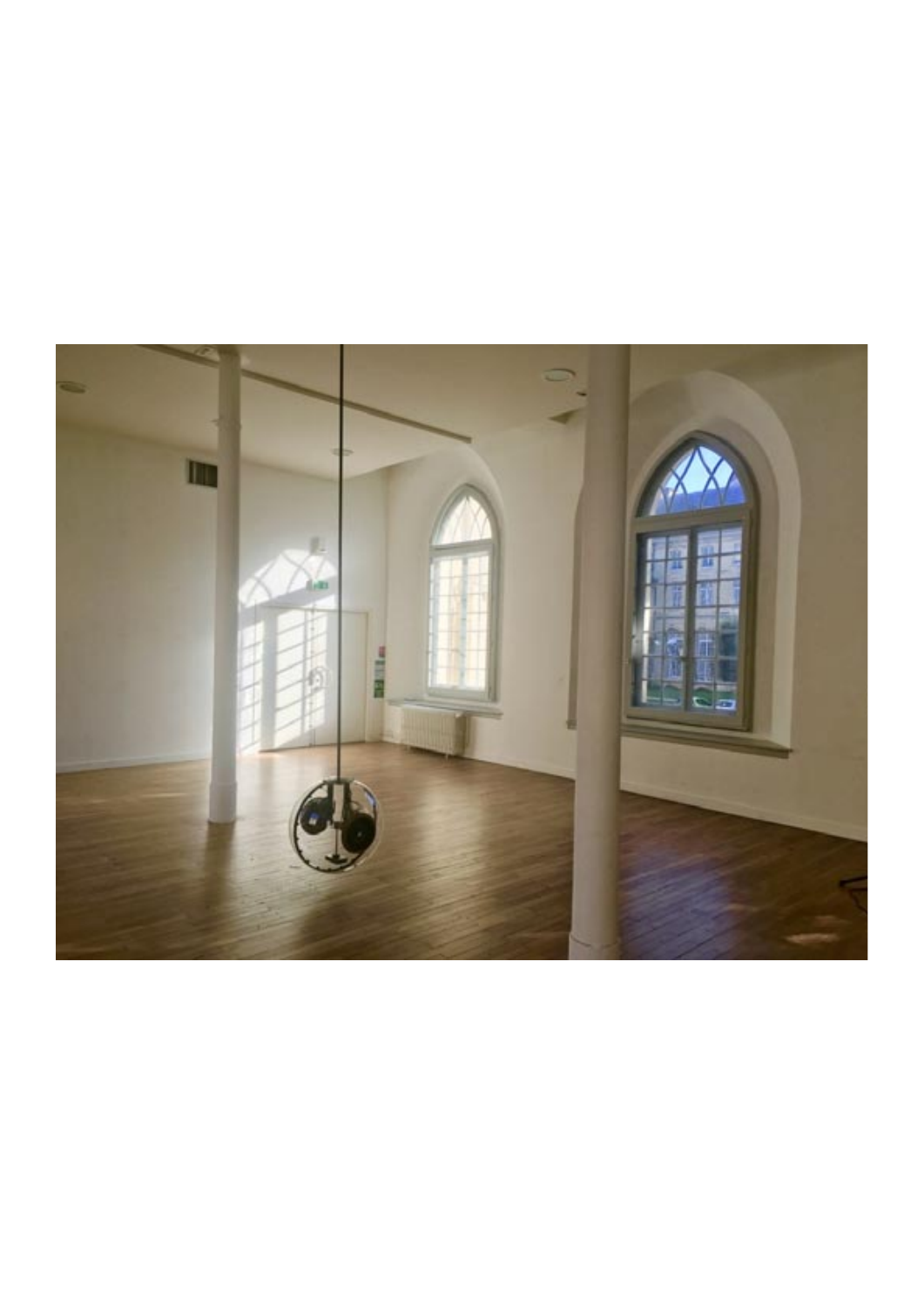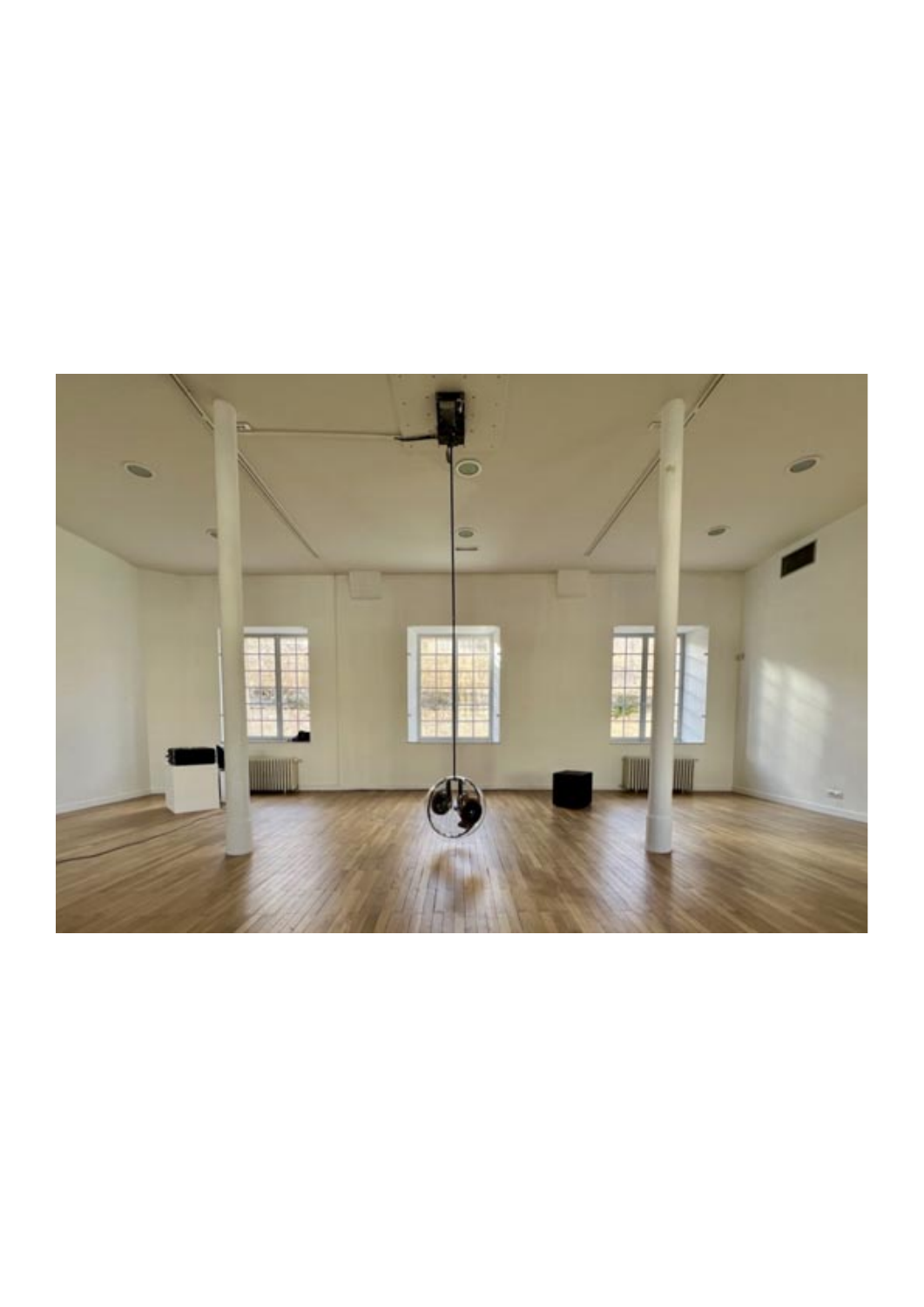

@Photographer Luce Moreau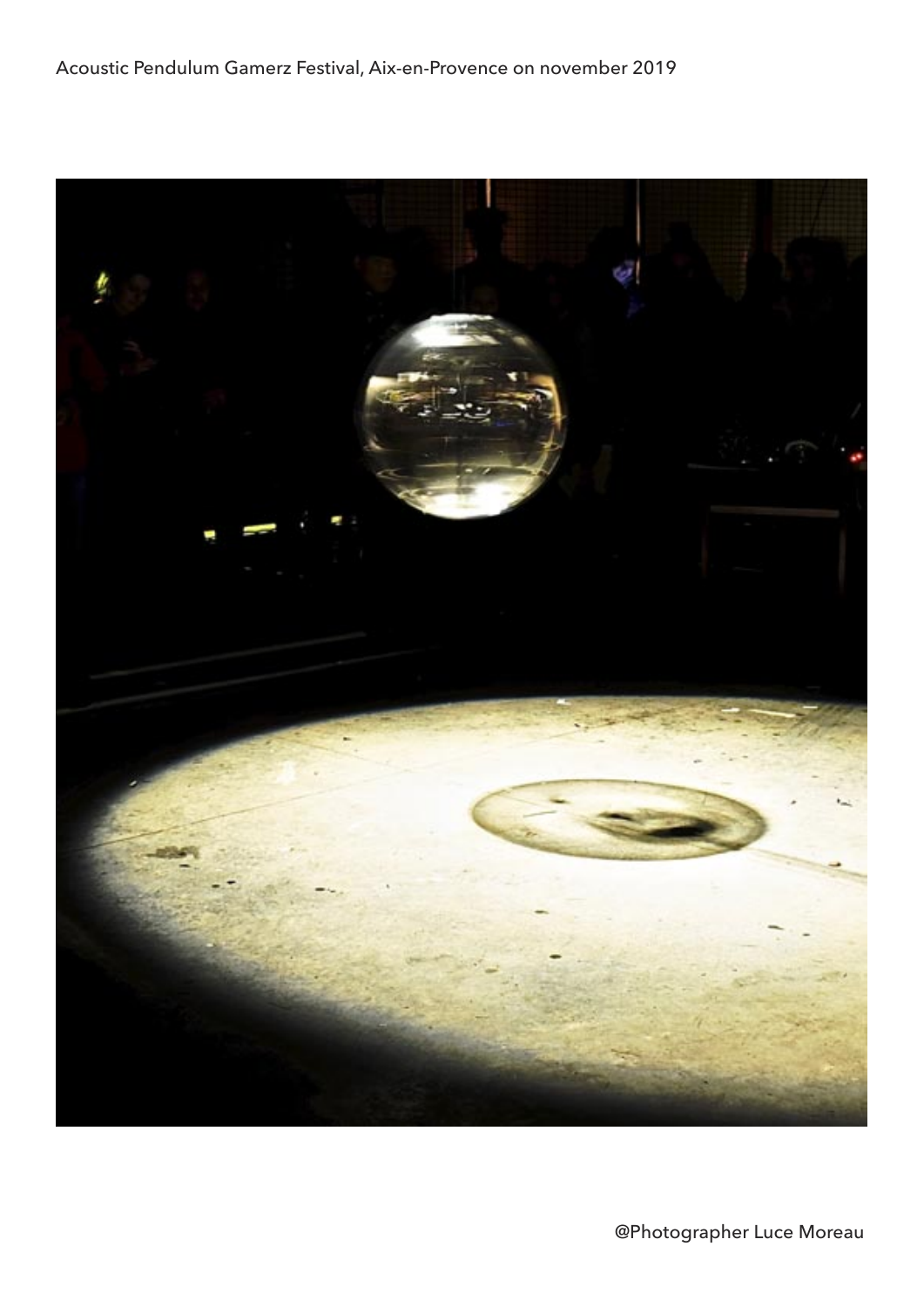

@Photographer Luce Moreau